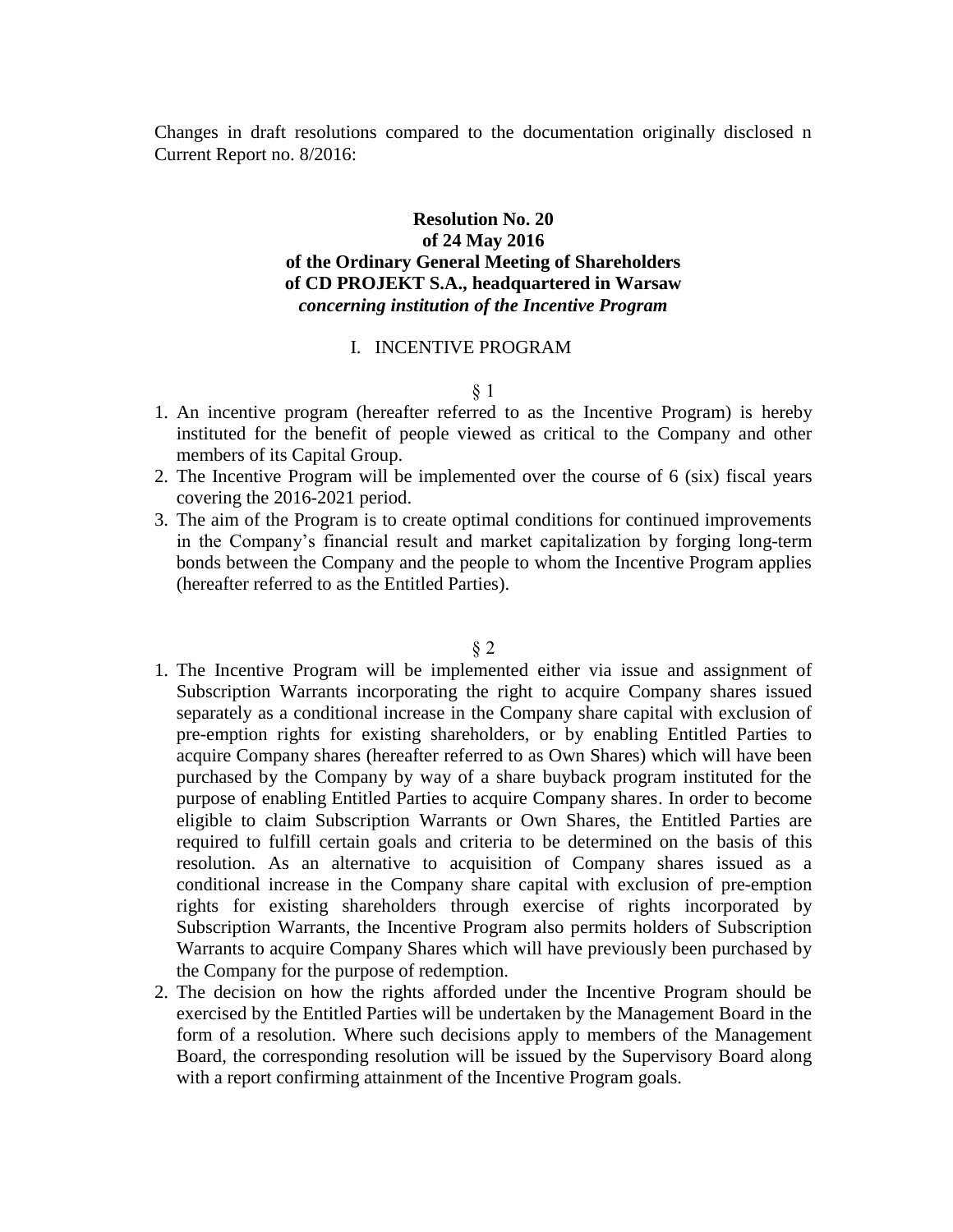# II. ISSUE OF SERIES B SUBSCRIPTION WARRANTS INCORPORATING THE RIGHT TO ACQUIRE SERIES M SHARES

#### § 3

- 1. Under the Incentive Program the Entitled Parties may be invited to claim Subscription Warrants incorporating the right to acquire Series M shares.
- 2. Subscription Warrants will be offered to Entitled Parties in quantities determined by the relevant Management Board and Supervisory Board resolutions, following confirmation of the attainment of Incentive Program goals, as specified in a separate Terms and Conditions document.
- 3. Should the Incentive Program be implemented by way of issuance of Subscription Warrants, the right to claim such Warrants shall appertain to not more than 149 (one hundred and forty-nine) persons.

# III. BUYBACK OF OWN SHARES

## § 4

- 1. Should the Management Board of the Company elect to implement the Incentive Program by enabling Entitled Parties to claim Own Shares, the Management Board shall apply to the General Meeting for approval of a share buyback program under the conditions set forth in Art. 362 §1 item 2 of the Commercial Company Code.
- 2. Own Shares purchased in accordance with the terms listed in section 1 (see above) will be offered for resale to Entitled Parties at the per-share price equivalent to:
- a) the average closing price of Company Shares over a period of 20 session days preceding the adoption of this resolution, assuming the attainment of goals specified in §6 section 2 item ii. Accordingly, the corresponding buyback price offered to Entitled Parties is set at [\_\_\_] PLN
- b) the average closing price of Company Shares over a period of 90 session days preceding the publication of thisthe draft resolution, resolutions of the General Meeting of Shareholders convened on 24 May 2016, i.e. 27 April 2016, discounted by 5%.%, assuming the attainment of goals specified in §6 section 2 items i or iii. Accordingly, the corresponding buyback price offered to Entitled Parties is set at  $[\_\]$  PLN.

# IV. IMPLEMENTATION OF THE PROGRAM

- 1. The right to acquire Subscription Warrants or Own Shares shall appertain to persons regarded as critical to the Company and to other members of its Capital Group, as specified by the Management Board of the Company. With regard to members of the Management Board, this determination will be made by the Supervisory Board. Both procedures will be performed in accordance with a separate Terms and Conditions document conforming to this resolution, as well as with further decisions of the Management Board and Supervisory Board based on said Terms and Conditions document.
- 2. The offer to claim Subscription Warrants or acquire Own Shares will be submitted to Entitled Parties following attainment of eligibility criteria detailed in the Terms and Conditions document, but not later than 14 days following the Ordinary General Meeting of Shareholders convened to approve the consolidated financial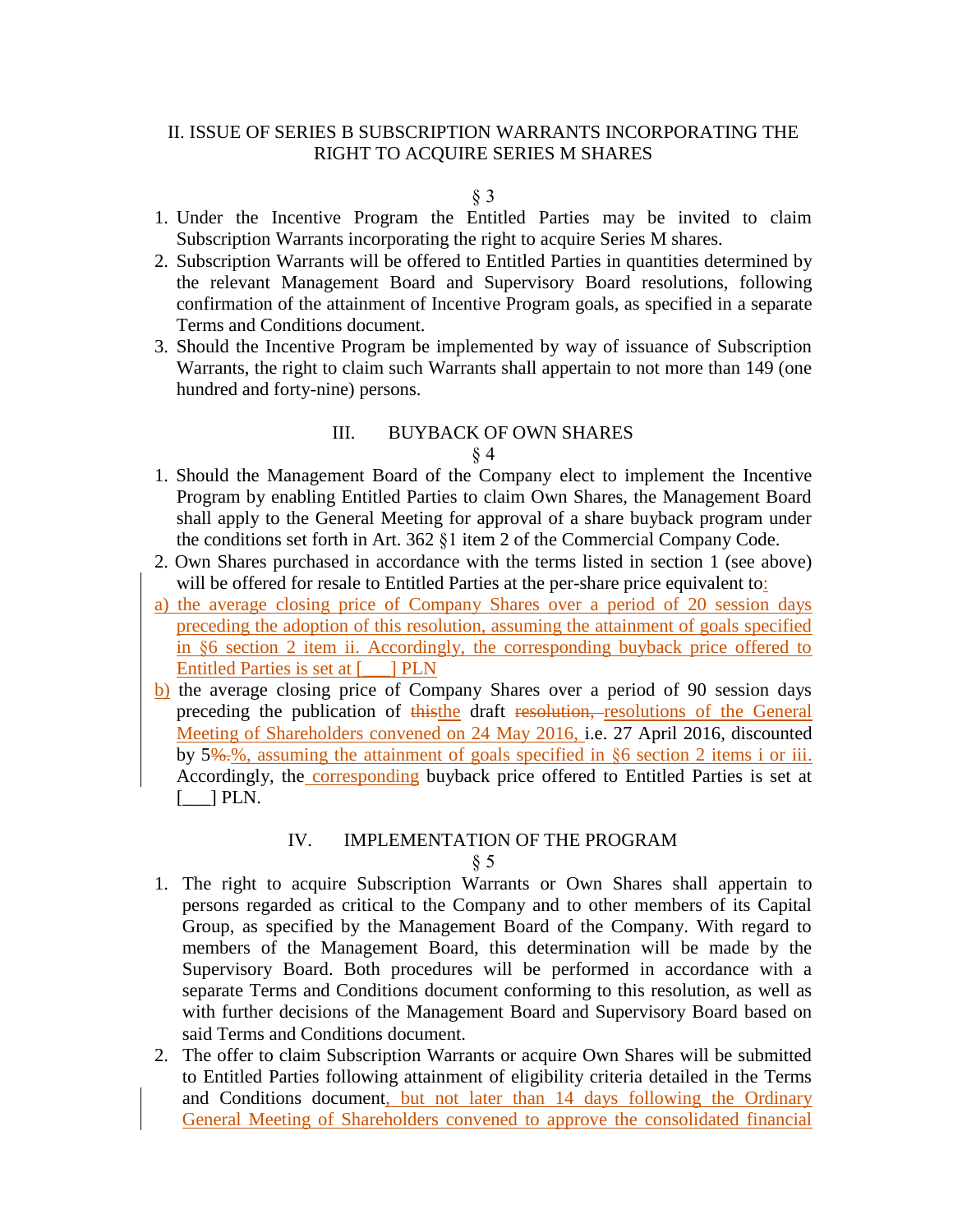statement of the Company for any of the years 2016-2021, depending on when the goals specified in §6 are attained, or, with regard to the Market Goal whose attainment is to be assessed immediately following the last trading day of each year covered by the Incentive Program, not later than 21 days following the aforementioned last trading day.

- 3. The While inviting the Entitled Parties to claim Series B Subscription Warrants, the Management Board (or the Supervisory Board, if the Entitled Parties concerned are members of the Management Board) is permitted to present the Entitled Parties with an offer to resell Series B Subscription Warrants acquired under the Incentive Programsaid Warrants to the Company for redemption, either in part or in full (this offer is hereafter referred to as the Offer). Should the Management Board elect to do so, the Offer will remain in force for a period of 7 days while the purchase price for Series B Subscription Warrants included in the Offer will be calculated as the difference between the closing price of CD PROJEKT S.A. shares on the Warsaw Stock Exchange on the day preceding the issuance of the Offer and the issue price of Series M shares which the Entitled Party would have been eligible to acquire through exercise of rights incorporated by Subscription Warrants. Any Entitled Party wishing to take advantage of the Offer must submit to the Company, together with a filled-out warrant claim form, an irrevocable statement declaring their acceptance of the Offer as detailed in the Terms and Conditions document.
- 4. The exercise of rights afforded by Series B Subscription Warrants and acquisition of Series M shares requires that the Entitled Party submit to the Company a statement to the effect that Series M shares will not be sold by the Entitled Party within one year following the submission of the corresponding claim form and acquisition of said shares. This statement must be submitted not later than concurrently with submission of the corresponding Warrant claim form. Its exact wording is to be determined by the Company.
- 5. The exercise of the right to purchase Own Shares requires that the Entitled Party submit to the Company a statement to the effect that Own Shares will not be sold by the Entitled Party within one year following the remittance of the purchase price of Own Shares to the Company. The exact wording of this statement is to be determined by the Company.

- 1. The Management Board of the Company is hereby authorized to enact, with approval by the Supervisory Board, a set of specific terms and conditions (hereafter referred to as the Terms and Conditions document) detailing implementation of the Incentive Program. All provisions contained in the Terms and Conditions document must conform to this resolution.
- 2. As a minimum, the Terms and Conditions document must acknowledge the Subscription Warrant assignment criteria specified below. Additionally, the Terms and Conditions document shall specify the breakdown of assignable and redeemable Subscription Warrants or acquirable Own Shares with respect to the goals of the Motivation Program – specifically, not more than 20% of all Subscription Warrants or Own Shares shall be assigned on the basis of attainment of the Market Goal defined in Item (i) below, and not more than 80% of all Subscription Warrants or Own Shares will be assigned on the basis of attainment of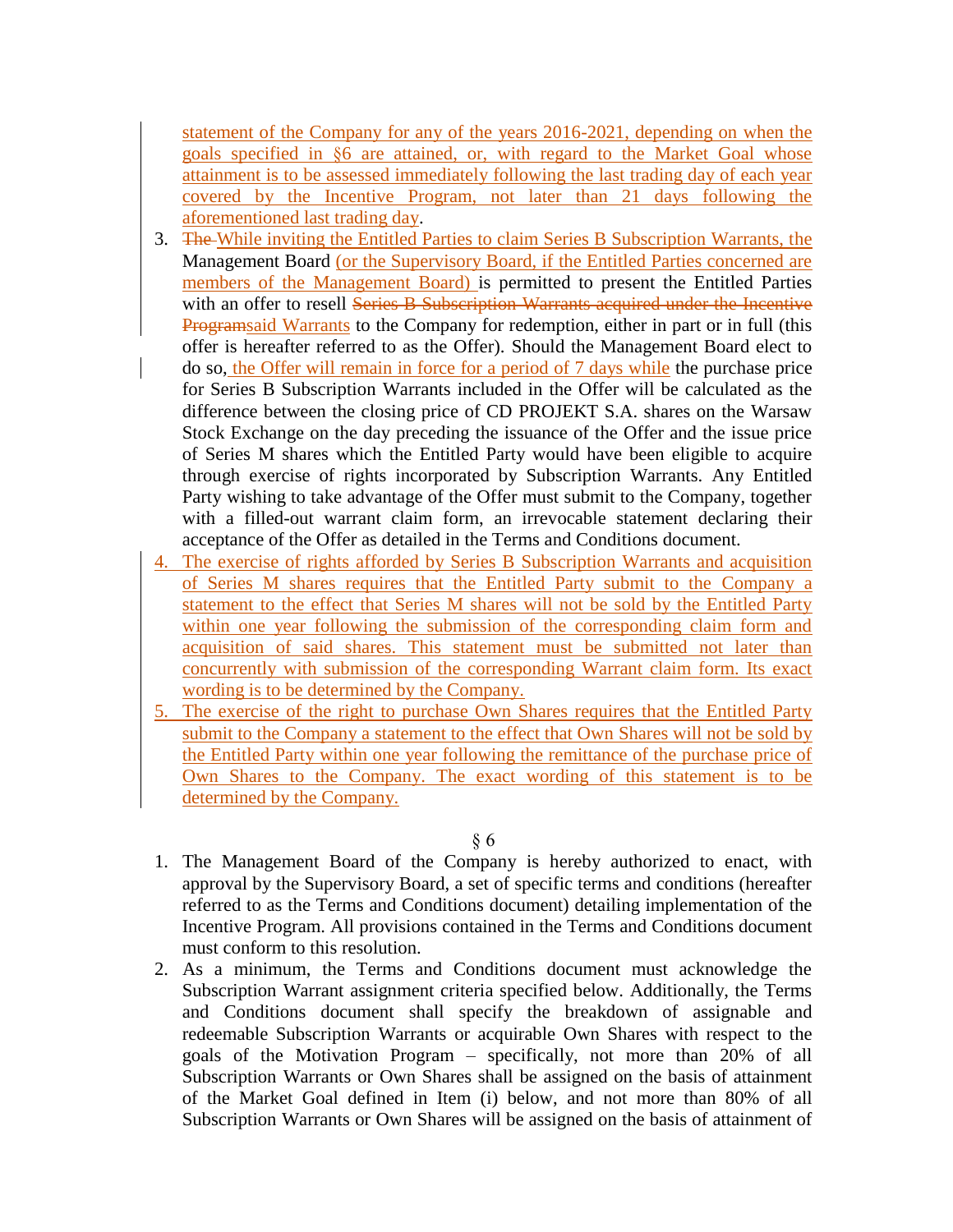the Result Goal defined in Items (ii) and (iii) below. The applicable assignment criteria are conditioned upon meeting the following goals:

- i. with regard to all Entitled Parties —attainment of the Market Goal which stipulates that the price of CD PROJEKT S.A. shares on the Warsaw Stock Exchange must change in such a way that the percentage change in the CD PROJEKT S.A. share price, calculated on the basis of the closing price on the Result Goal assessment date (see below) which is set as the final session day of each year covered by the Incentive Program, and the closing price on 30 December 2015, must outperform the corresponding change in the WIG index by at least 100%. With respect to periods ending on 31 December 2016, 31 December 2017, 31 December 2018, 31 December 2019 and 31 December 2020, assessment of the attainment of the Market Goal will follow confirmation of the attainment of the Result Goal as specified below. or be performed in subsequent years covered by the Incentive Program should the Result Goal be attained early, along with the corresponding nonattainment of the Market Goal in a given year. Should the Market Goal remain unmet on any of the above mentionedabovementioned dates, final assessment shall be performed on the last session day of 2021. In this instance, should the Market Goal, defined as the relation between the change in CD PROJEKT S.A. share price throughout the period covered by the Incentive program (i.e. until 31 December 2021) and the corresponding change in the WIG index, be met to within 80-100%, each percentage point reflecting unrealized goals will result in a 2% decrease in the number of Subscription Warrants or Own Shares offered to Entitled Parties, compared with the number of Subscription Warrants or Own Shares which corresponds to full attainment of the Market Goal. Should the Market Goal be met to within less than 80% over the full period covered by the Incentive Program, it shall be deemed unmet.
- ii. with regard to Entitled Parties with influence on the results of the entire Capital Group in all of its activity segments – attainment of the Result Goal which is defined as a minimum level of consolidated Capital Group earnings per sharenet revenues from continuing operations calculated over three separate assessment periods:
	- a) for 2016-2019: not less than 6.513 PLN,618 427 thousand PLN, assuming that the consolidated net earnings per share from continuing operations over the same period are at least 6.51 PLN, or:
	- b) for 2016-2020: not less than  $9.010855$  538 thousand PLN, assuming that the consolidated net earnings per share from continuing operations over the same period are at least 9.01 PLN, or:
	- $\epsilon$ ) for 2016-2021: not less than 1 092 649 thousand PLN, assuming that the consolidated net earnings per share from continuing operations over the same period are at least 11.50851 PLN.
	- d)c) Should the Result Goal for 2016-2019 be met earlier than anticipated, e.g. in 2016 or in 2016-2017, or in 2016-2018, it shall be deemed met.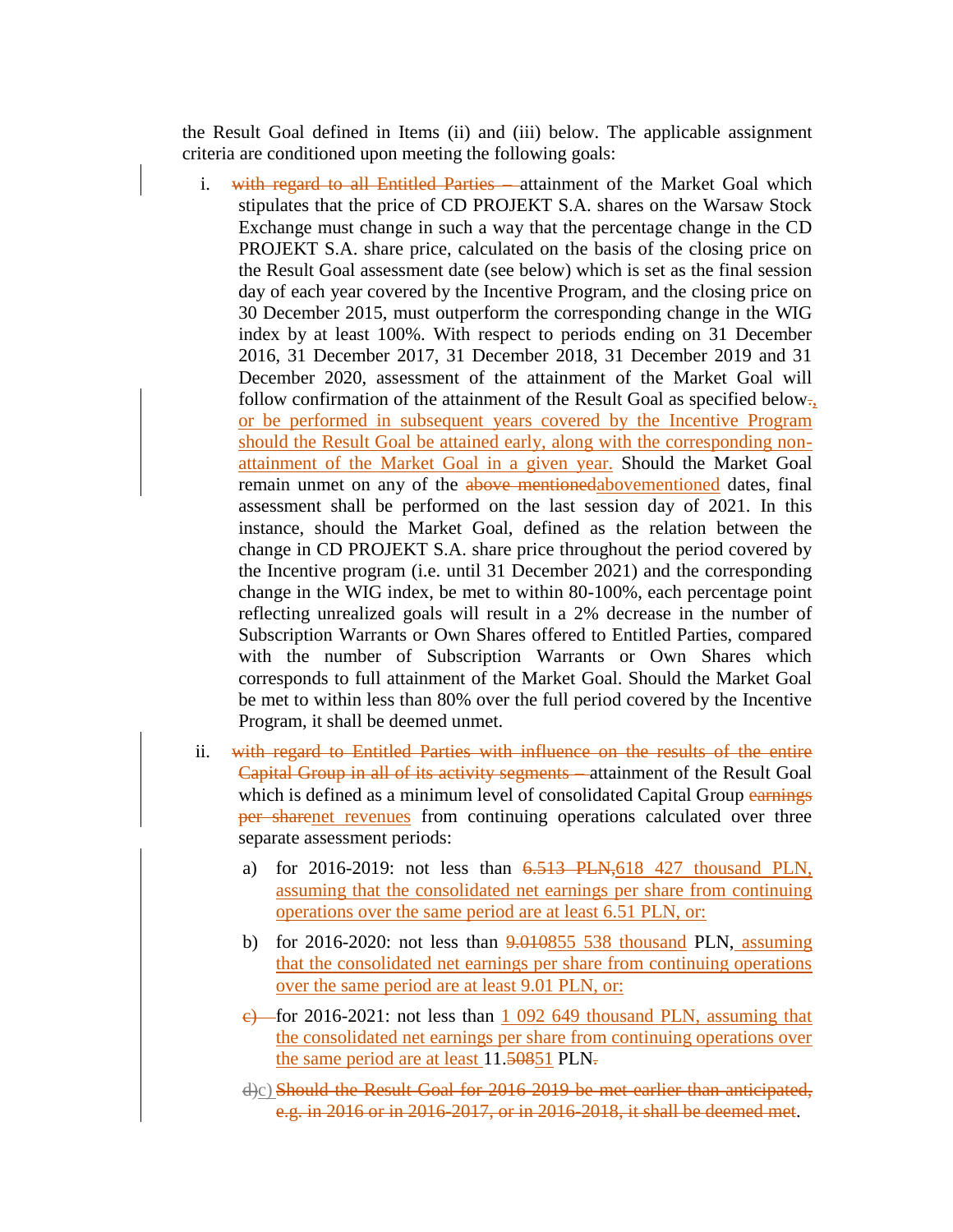Should the Result Goal set for 2016-2019 and 2016-2020 be unmet while the Result Goal for 2016-2021 is met to within 80-100%, each percentage point reflecting unrealized goals will result in a 2% decrease in the number of Subscription Warrants or Own Shares offered to Entitled Parties, compared with the number of Subscription Warrants or Own Shares which corresponds to full attainment of the Result Goal.

- iii. with regard to Entitled Parties with influence on individual activity segments of the Capital Group – attainment of the Result Goals set Goal:
	- a. for each activity segment separately. These goals are to be specified in the Terms and Conditions document, acknowledging the general provisions and assessment periods specifiedyears 2016-2019, as described in section  $(ii a)$  above, over a shorter period, i.e. in the year 2016, or in the years 2016-2017, or in the years 2016-2018, or:
	- b. for the years 2016-2020, as described in section ii b) above, over a shorter period, i.e. in the years 2016-2019, or:
	- c. for the years 2016-2021, as described in section ii c) above, over a shorter period, i.e. in the years 2016-2020, or:
	- a.d.based on the consolidated net result of the Capital Group from continuing operations in the years 2016-2021, which must be at least 1 329 761 thousand PLN, assuming that the consolidated net earnings per share from continuing operations over the same period are at least 14.00 PLN.
- 3. In addition, the Terms and Conditions of the Incentive Program shall include a loyalty criterion which is defined as employment or appointment by the Company or other members of its Capital Group, or the existence of any other legal contract regulating the delivery of goods or rendition of services in exchange for direct remuneration or other monetary benefits from the Company or other members of its Capital Group between the day of inclusion on the List of Entitled Parties and the day of confirmation of attainment of either the Result Goal or the Market Goal. Fulfillment of this loyalty criterion constitutes an additional requirement, in addition to the requirements specified in section 2 above, in order for the Entitled Party to become eligible for acquisition of Subscription Warrants or Own Shares.
- 4. The Management Board and Supervisory Board of the Company are hereby empowered to undertake any other actions required to effect implementation of this resolution

§ 7 The resolution enters into force on the day of its adoption.

Management Board justification Justification concerning Resolution no. 20:

The primary goal of the Incentive Program is to incentivize key employees and other persons regarded as having major influence on the results and growth prospects of the Company and its Capital Group. In the Management Board's opinion, the Incentive Program will help strengthen the bonds between such persons and the Company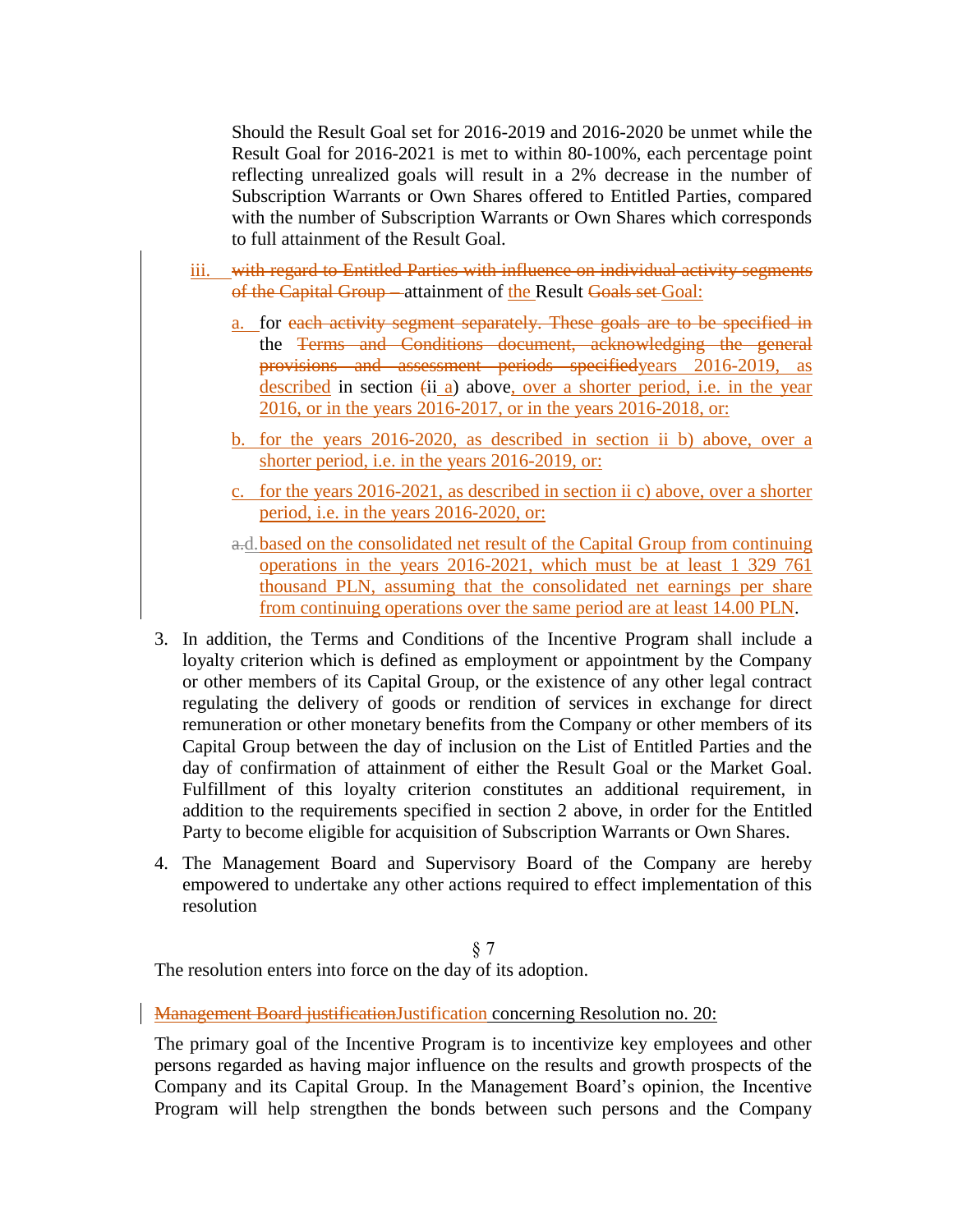together with its subsidiaries, which should result in greater commitment to the success of these entities.

Empowering the Management Board to select the specific means of implementing the Incentive Program will help align the implementation mechanism with the Company's future financial standing and market conditions.

# **Resolution no. 21 of 24 May 2016 of the Ordinary General Meeting of Shareholders of CD PROJEKT S.A., headquartered in Warsaw**

# *concerning issue of Series B subscription warrants with exclusion of pre-emption rights for existing shareholders entitling bearers to acquire Series M shares as a means of implementing the Incentive Program, and conditional increase in the Company's share capital via issue of Series M shares with exclusion of pre-emption rights for existing shareholders, as well as the corresponding changes in the Company Articles.*

## § 1

W Pursuant to Art. 448 of the CCC the Company share capital is hereby conditionally increased by not more than 6,000,000 (six million) PLN by issuing not more than 6,000,000 (six million) Series M ordinary bearer shares with a nominal value of 1 (one) PLN each.

## § 2

The aim of this conditional increase in the Company share capital is to enable holders of Series B Subscription Warrants to acquire Series M shares.

- 1. Under the condition that the Company Articles are amended as specified in §8 below, in line with Art. 453 §2 of the Commercial Company Code, in order to enable implementation of the Incentive Program instituted on the basis of Resolution no. 20 of the Ordinary General Meeting of Shareholders of 24 May 2016, between 1 (one) and 6,000,000 (six million) Series B Subscription Warrants incorporating the right to acquire Series M shares of the Company with exclusion of pre-emption rights for existing shareholders shall be issued.
- 2. Subscription Warrants are issued in a materialized form.
- 3. Each Subscription Warrant incorporates the right to acquire 1 (one) Series M share with exclusion of pre-emption rights for existing shareholders.
- 4. Subscription Warrants are issued free of charge.
- 5. Subscription Warrants are not transferrable, except to the Company for redemption. Subscription Warrants can be inherited.
- 6. The deadline for exercising rights incorporated by Series B Subscription Warrants is 31 October 2022.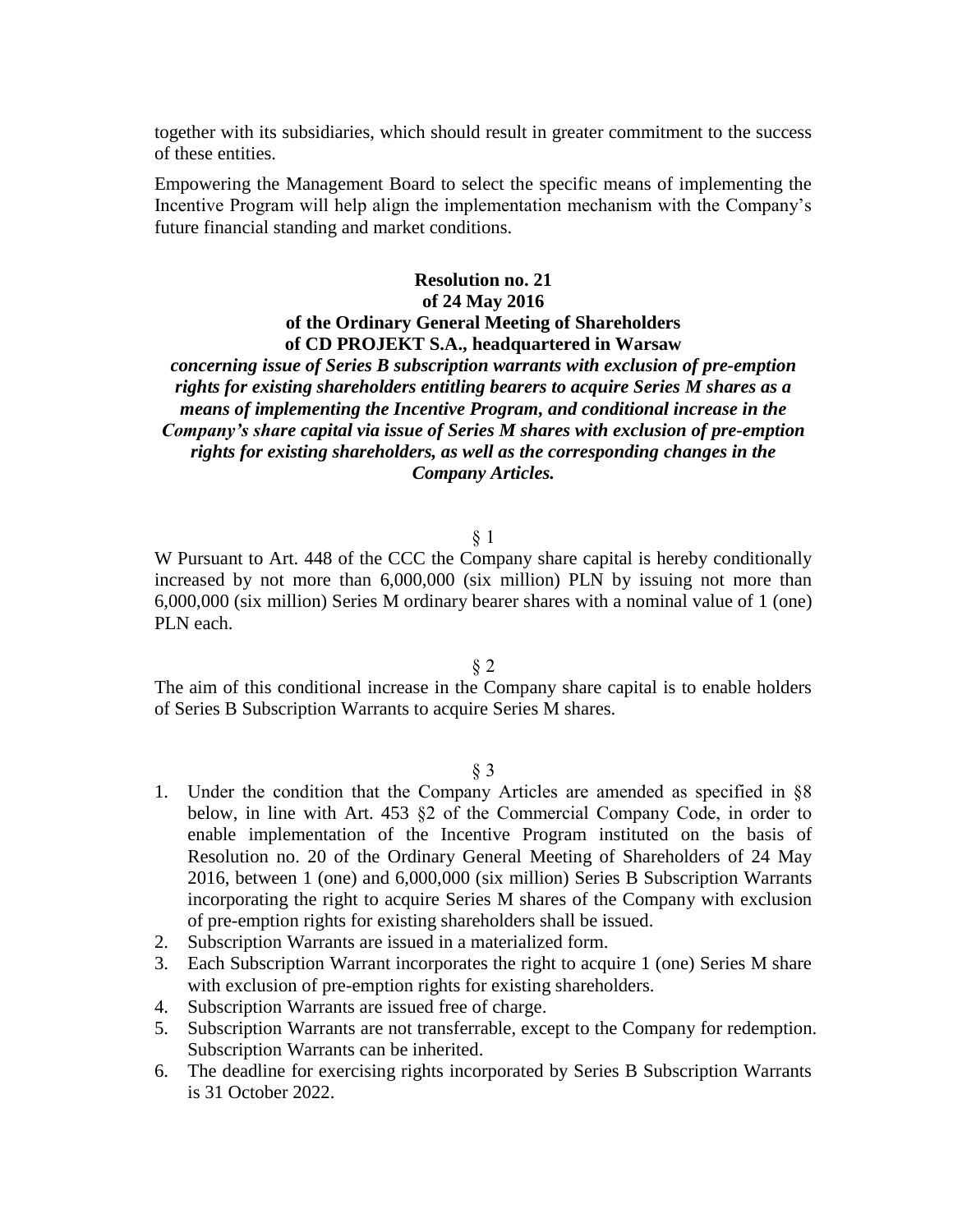- 7. The right to acquire Series M shares incorporated by Series B Subscription Warrants arises on the day the Subscription Warrants are assigned to the Entitled Parties.
- 8. Unexercised rights to acquire Series M shares incorporated by Subscription Warrants will expire on the day listed in Section 6 above.
- 9. The right to acquire Subscription Warrants appertains to persons regarded as critical to the Company and to other members of its Capital Group, as specified by the Management Board of the Company. With regard to members of the Management Board, this determination shall be made by the Supervisory Board. Both procedures shall be performed in accordance with Resolution no. 20 of the Ordinary General Meeting of Shareholders of 24 May 2016, a separate Terms and Conditions document conforming to this resolution, as well as further decisions of the Management Board and Supervisory Board based on said Terms and Conditions document.
- 10. The offer to claim Subscription Warrants or acquire Own Shares will be submitted to Entitled Parties following attainment of eligibility criteria detailed in the Terms and Conditions document, in accordance with the provisions of Resolution no. 20 of the Ordinary General Meeting of 24 May 2016 concerning institution of the Incentive Program.

§4

No pre-emption rights are offered to existing shareholders of the Company with regard to Subscription Warrants and Series M shares. In the shareholders' opinion this exclusion is economically justified and in the best interests of the Company and its shareholders, as detailed in the relevant opinion of the Management Board attached to this resolution (see Annex 1).

- 1. The right to acquire Series M shares appertains to holders of Series B Subscription Warrants.
- 2. Series M shares will be assigned once the corresponding payment has been remitted by the Entitled Party.
- 3. The Management Board of the Company is hereby authorized to determine the issue price of Series M shares depending on whether the Entitled Parties attain the goals specified in Resolution no. 20 of the Ordinary General Meeting of Shareholders of 24 May 2016 concerning institution of the Incentive Program, assuming that the issue price thus determined will be assigned at their issue price, which is defined as equivalent to:
	- a) the average closing price of Company stock on the Warsaw Stock Exchange calculatedShares over thea period of 60 consecutive trading20 session days immediatelypreceding the adoption of this resolution, assuming the attainment of goals specified in §6 section 2 item ii of the abovementioned Resolution. The corresponding price is set at [\_\_\_] PLN.
	- a)b)the average closing price of Company Shares over a period of 90 session days preceding the publication of this resolution in the draft formresolutions of the General Meeting of Shareholders convened on 24 May 2016, i.e. 27 April 2016, discounted by 5<del>%. Consequently, %</del>, assuming the issued attainment of goals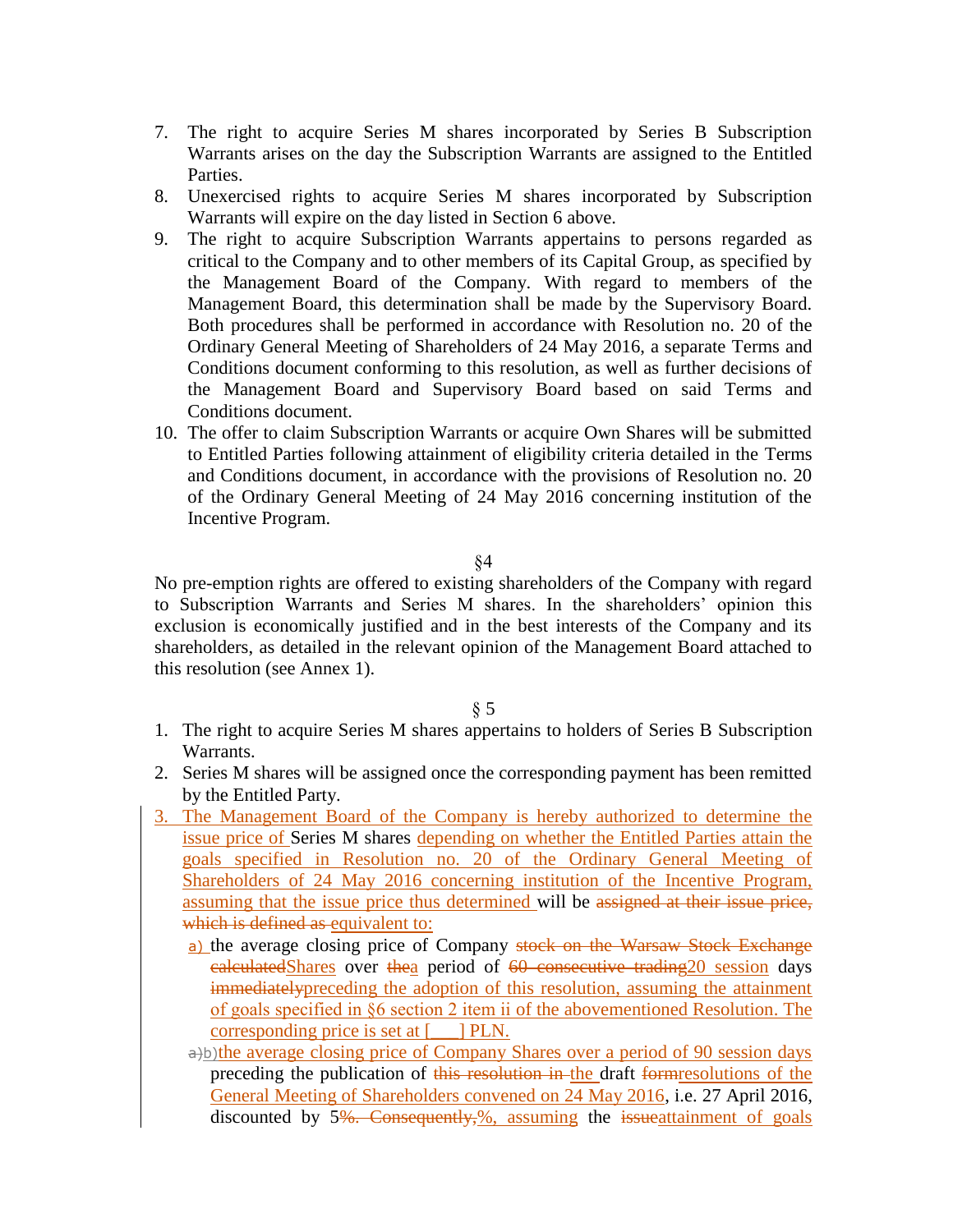specified in §6 section 2 items i or iii of the abovementioned Resolution. The corresponding price is set at  $\frac{122.35}{22.35}$  PLN-per share.

§ 6

- 1. Series M shares will qualify for dividends in a given fiscal year under the following conditions:
	- 1) If Series M shares are acquired by the Entitled Party between the beginning of the fiscal year and the dividend date (in the sense of Art. 348 § 2 of the CCC) inclusive, these shares will participate in profits starting on the first day of the fiscal year preceding their year of issue.
	- 2) If Series M shares are acquired by the Entitled Party after the dividend date (in the sense of Art. 348 § 2 of the CCC), these shares will participate in profits starting on the first day of the fiscal year in which they were issued.
- 2. Given the fact that Series M shares will be subject to dematerialization, "acquisition of shares" should be understood in this context as deposition of Series M shares on the securities account belonging to the Entitled Party.

## § 7

- 1. It is hereby decided that the Company will seek approval to formally list Series M shares on the regulated market of the Warsaw Stock Exchange (Giełda Papierów Wartościowych w Warszawie S.A.) and to dematerialize Series M shares.
- 2. The Management Board of the Company is hereby empowered to:
	- a. perform any factual and legal actions required to obtain approval to list Series M shares on the Warsaw Stock Exchange (Giełda Papierów Wartościowych w Warszawie S.A.)
	- b. conclude a deposit agreement with the National Securities Deposit (Krajowy Depozyt Papierów Wartościowych S.A.) pursuant to section 1 above and in accordance with the provisions of Art. 5 of the Securities Act (Journal of Laws No. 183, item 1538)
- 3. The Supervisory Board and the Management Board of the Company are hereby authorized to enact specific provisions governing the issue of Series M shares, including, as a minimum, the acquisition offer concerning Series M shares, and subscription rules for Series M shares and rules regarding assignment and acquisition of Series M shares by each group of Entitled Parties. The Supervisory Board and the Management Board of the Company are further authorized to perform any other actions required in order to implement this resolution.

## § 8

§ 8 of the Company Articles is given the following form:

*"1. The conditional share capital of the Company shall not exceed 7,900,000 (seven million nine hundred thousand) PLN, divided into not more than 1,900,000 (one million nine hundred thousand) Series L ordinary bearer shares with a nominal value of 1 (one) PLN each and not more than 6,000,000 (six million) Series M ordinary bearer*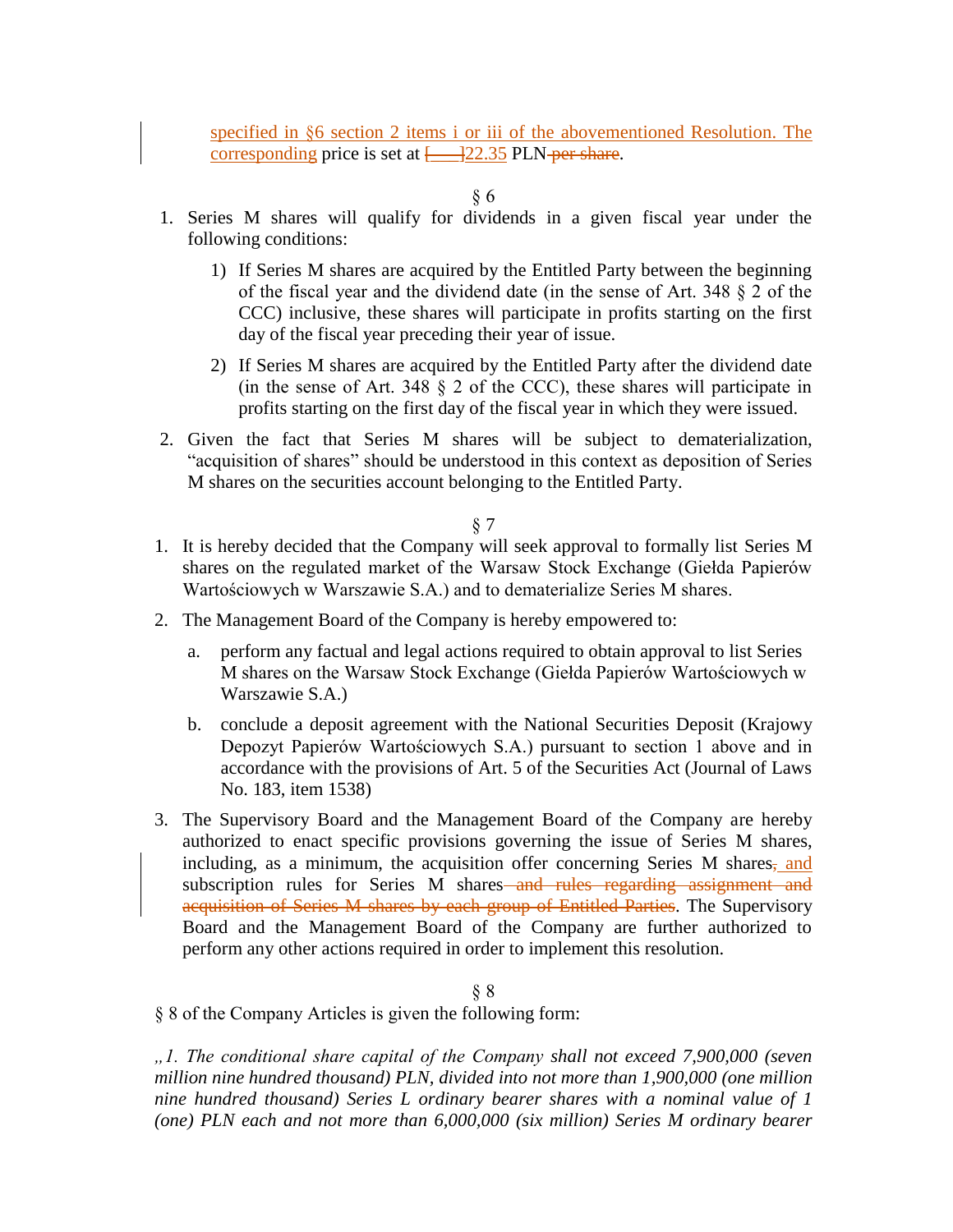*shares with a nominal value of 1 (one) PLN each. The aim of this conditional increase in the Company share capital is to enable acquisition of Series L shares by holders of Subscription Warrants issued by the Company under resolution No. 3 of the Extraordinary General Meeting of Shareholders of 16 December 2011 and acquisition of Series M shares by holders of Subscription Warrants issued by the Company under resolution No. 21 of the Extraordinary General Meeting of Shareholders of 24 May 2016.*

*2. The right to acquire Series L shares appertains to holders of Series A Subscription Warrants issued by the Company. The right to acquire Series L shares may be exercised not later than on 30 November 2016.*

*3. The right to acquire Series M shares appertains to holders of Series B Subscription Warrants issued by the Company. The right to acquire Series M shares may be exercised not later than on 31 October 2022."*

§ 9

The Supervisory Board is hereby authorized to collate the unified text of the Company Articles acknowledging the amendment introduced in §8 of this resolution

#### § 10

The resolution enters into force on the date of its enactment, with the exception of the amendment to the Company Articles regarding conditional increase in the Company share capital, as set forth in §8. This amendment will become legally binding on the date of registration of the amended Company Articles by the appropriate court of registration.

Management Board justificationJustification concerning resolution no. 21:

In order to facilitate implementation of the Incentive Program described in resolution no. 20 of the Ordinary General Meeting of 24 May 2016 concerning institution of the Incentive Program, the Management Board recommends that the General Meeting adopt a separate resolution concerning issue of subscription warrants which can be claimed free of charge by the Entitled Parties with exclusion of pre-emption rights for existing shareholders, along with the corresponding conditional increase in the Company share capital.

The conditional increase in the Company Share capital is required in order to enable holders of Series B Subscription Warrants to claim Series M shares. Series B Subscription Warrants will be issued in the course of implementation of the Incentive Program approved by the General Meeting.

The exclusion of pre-emption rights for existing shareholders with regard to Series B Subscription Warrants and Series M shares is in the best interest of the Company and does not infringe upon the rights of its current shareholders.

The Management Board recommends that Series B Subscription Warrants be issued free of charge.